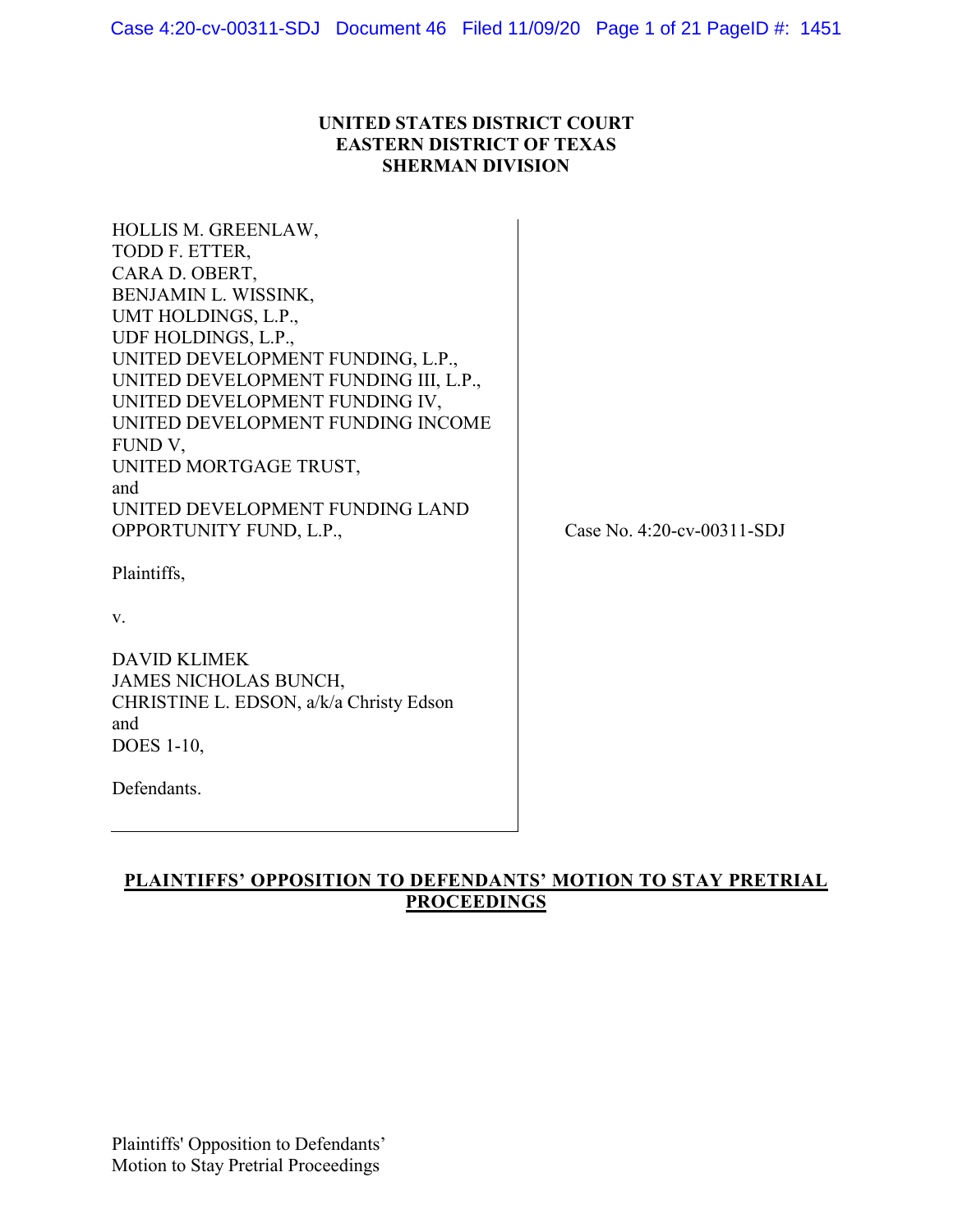## **TABLE OF CONTENTS**

## **Page**

| $\mathbf{I}$ . |           |                                                                          |                |           |                                                                                                                       |  |  |  |
|----------------|-----------|--------------------------------------------------------------------------|----------------|-----------|-----------------------------------------------------------------------------------------------------------------------|--|--|--|
| II.            |           |                                                                          |                |           |                                                                                                                       |  |  |  |
|                | A.        | Defendants Have Violated This Court's Order Governing Procedures 1       |                |           |                                                                                                                       |  |  |  |
|                | <b>B.</b> |                                                                          |                |           |                                                                                                                       |  |  |  |
|                |           | 1.                                                                       |                |           |                                                                                                                       |  |  |  |
|                |           | 2.                                                                       |                |           |                                                                                                                       |  |  |  |
|                |           |                                                                          | a.             |           | Plaintiffs Have Adequately Alleged a Violation of Their                                                               |  |  |  |
|                |           |                                                                          | $\mathbf{b}$ . |           | Fifth Circuit Precedent Confirms that Defendants Violated<br>Plaintiffs Clearly Established Fourth Amendment Rights 6 |  |  |  |
|                |           |                                                                          |                | (i).      |                                                                                                                       |  |  |  |
|                |           |                                                                          |                | (ii).     |                                                                                                                       |  |  |  |
|                |           |                                                                          |                | $(iii)$ . |                                                                                                                       |  |  |  |
|                |           | 3.                                                                       |                |           |                                                                                                                       |  |  |  |
|                |           |                                                                          | a.             |           | Plaintiffs Have Adequately Alleged A Violation of Their                                                               |  |  |  |
|                |           |                                                                          | $\mathbf{b}$ . |           | Fifth Circuit Precedent Confirms that Defendants Violated<br>Plaintiffs Clearly Established Fifth Amendment Rights 11 |  |  |  |
|                |           |                                                                          |                | (i).      |                                                                                                                       |  |  |  |
|                |           |                                                                          |                | (ii).     |                                                                                                                       |  |  |  |
|                |           |                                                                          |                | $(iii)$ . | Stidham v. Texas Com'n on Private Sec  13                                                                             |  |  |  |
|                | $C$ .     | Plaintiffs Are Entitled to Limited Discovery if Factual Clarification is |                |           |                                                                                                                       |  |  |  |
| III.           |           |                                                                          |                |           |                                                                                                                       |  |  |  |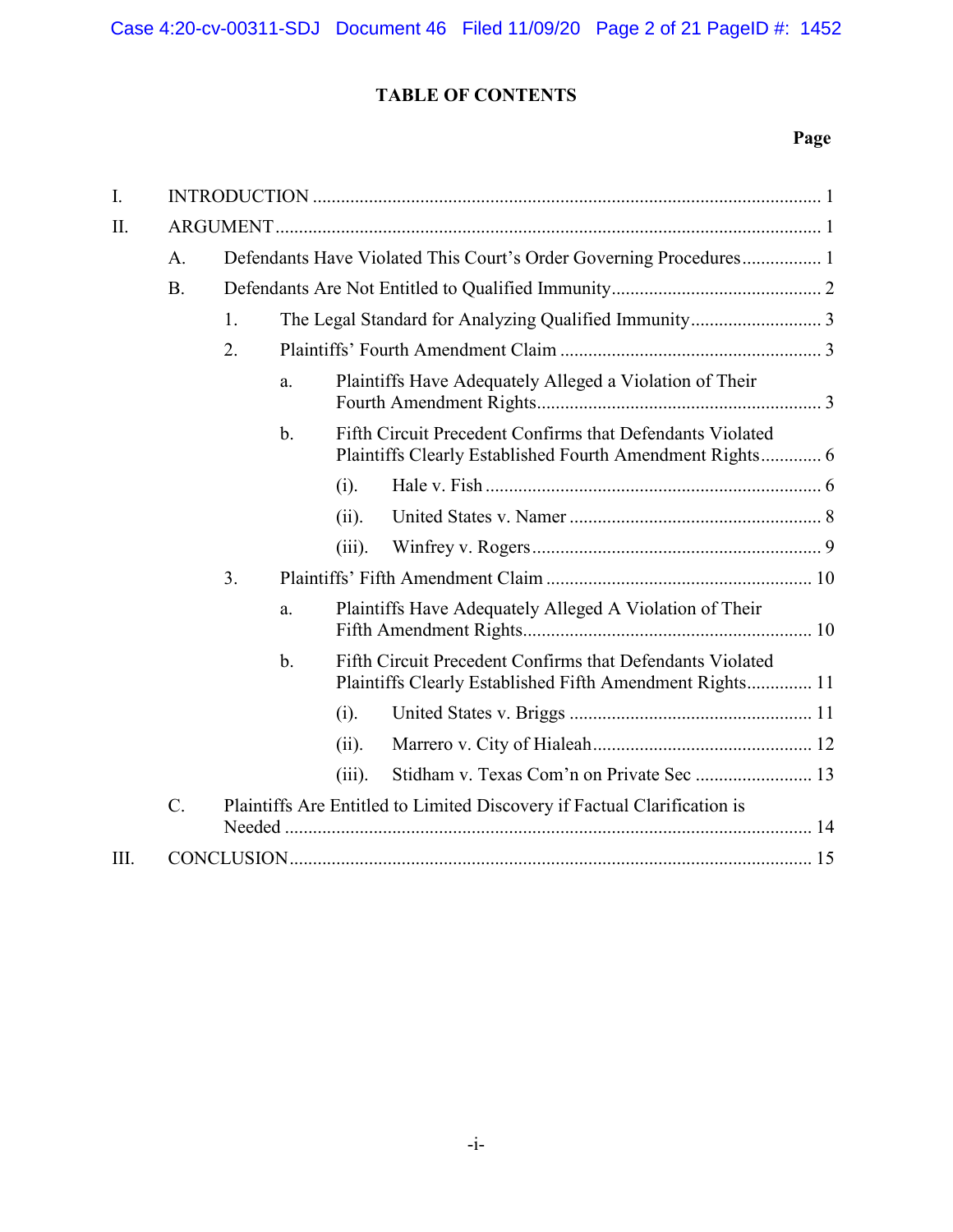# **TABLE OF AUTHORITIES**

| <b>CASES</b>                                                                                     |
|--------------------------------------------------------------------------------------------------|
| Backe v. LeBlanc,                                                                                |
| Crisp v. Dutton,<br>No. A-15-CV-0431-LY-ML, 2015 WL 7076483 (W.D. Tex. Nov. 12, 2015)14          |
| Hale v. Fish,                                                                                    |
| Marrero v. City of Hialeah,                                                                      |
| Morrow v. City of Tenaha Deputy City Marshal Barry Washington,                                   |
| SEC v. Contrarian Press,<br>LLC, No. 16-CV-6964 (VSB), 2019 WL 1172268 (S.D.N.Y. Mar. 13, 2019)4 |
| SEC v. Curshen,                                                                                  |
| SEC v. Mandaci,                                                                                  |
| Stidham v. Texas Com'n on Private Sec.,                                                          |
| United States v. Briggs,                                                                         |
| United States v. Namer,                                                                          |
| Winfrey v. Rogers,                                                                               |
| Zapata v. Melson,                                                                                |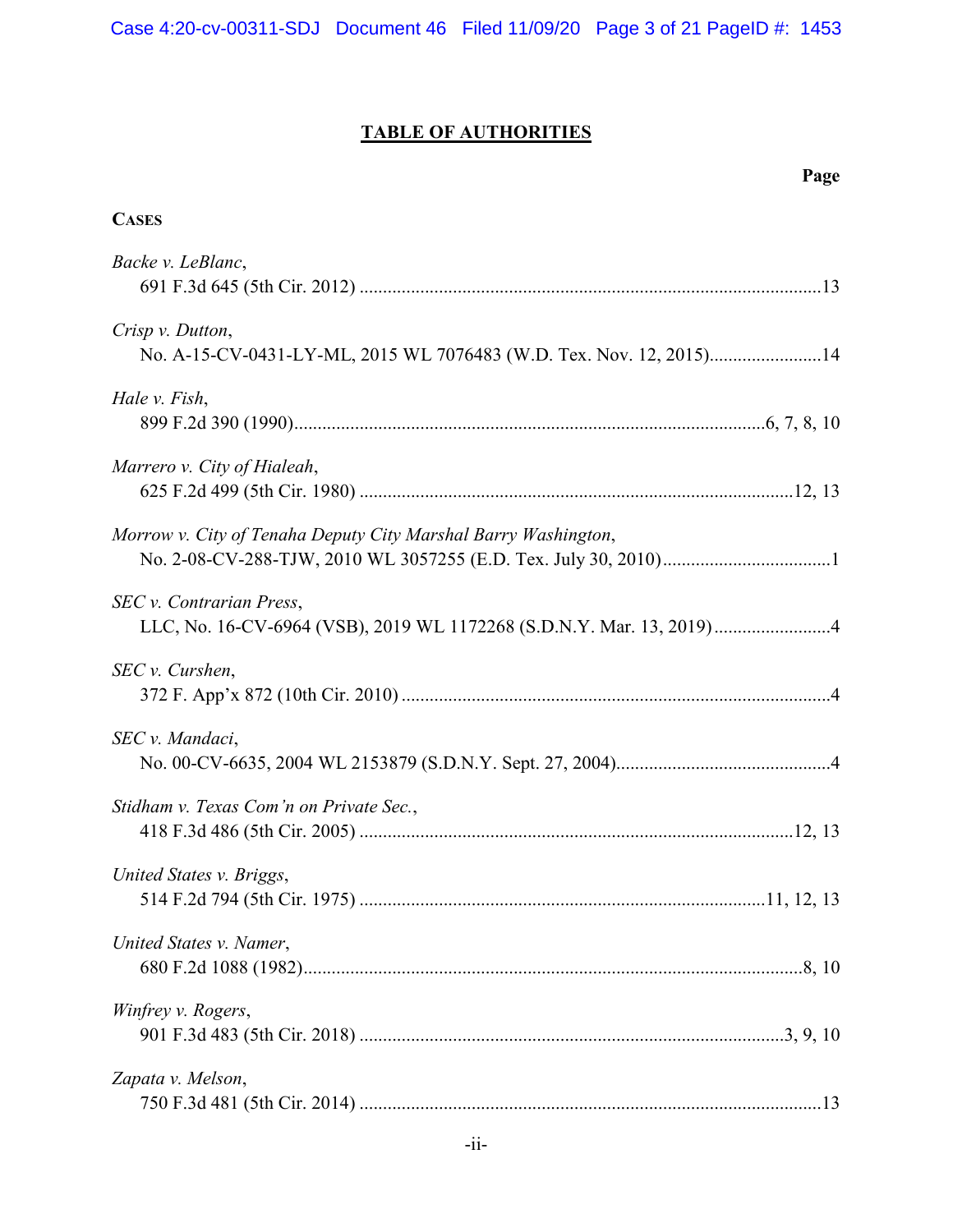## **OTHER AUTHORITIES**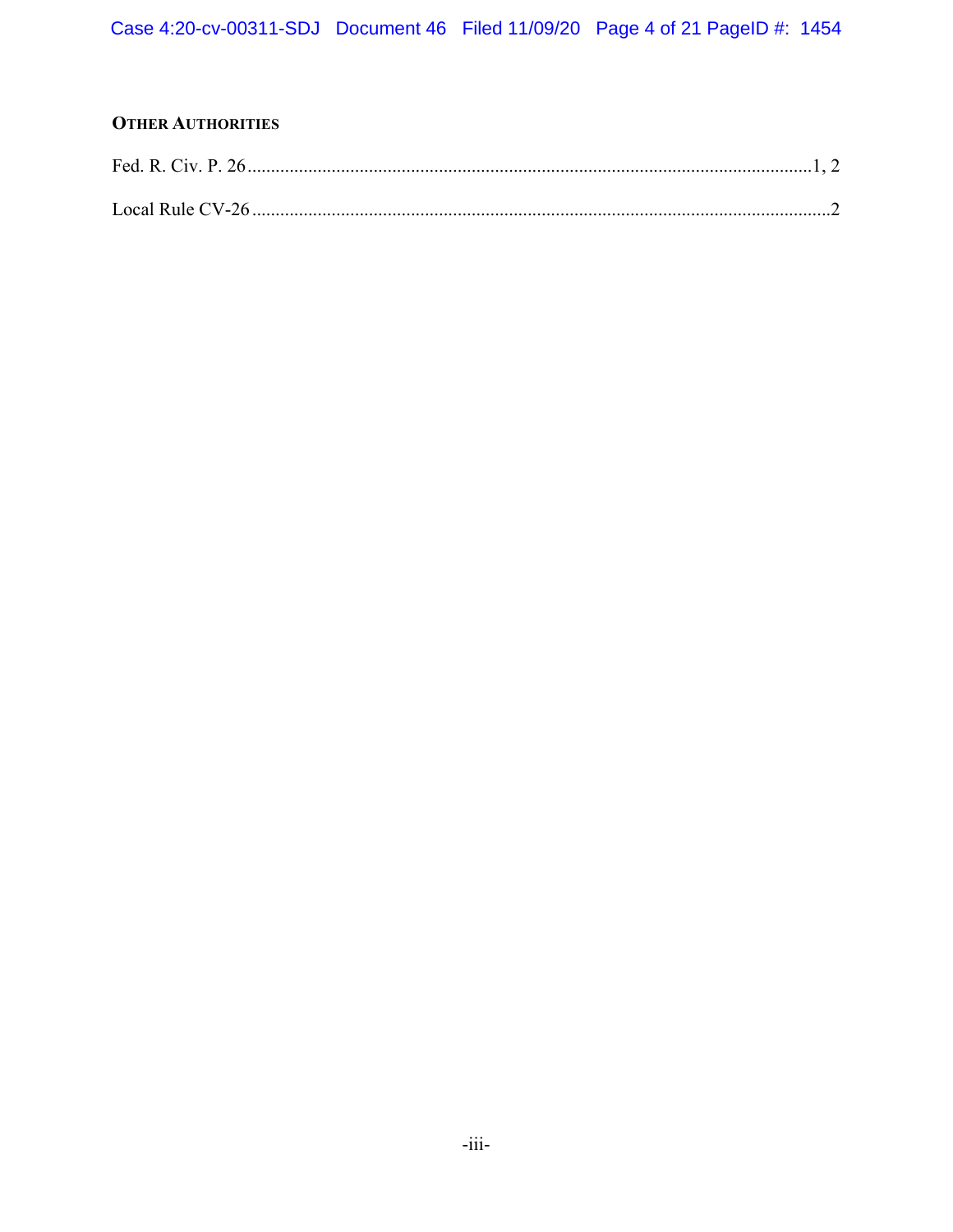## <span id="page-4-0"></span>**I. INTRODUCTION**

Defendants' Motion to Stay Pretrial Proceedings should be denied for two reasons. First, Defendants seek to improperly delay the inevitable—the discovery of additional facts that support Plaintiffs' Complaint—and are willing to violate orders from this Court to pursue that delay. Defendants' actions frustrate the very mission of the Department of Justice—the pursuit of the truth. Plaintiffs expect that this will be a recurring theme throughout this case, with Defendants raising unsupportable arguments on irrelevant collateral issues to try to avoid litigating the actual merits of the case. Second, Defendants are not entitled to receive qualified immunity here. Plaintiffs have adequately pled a violation of their clearly established constitutional rights in a manner consistent with well-established Fifth Circuit precedent. Defendants have no answer to that case law and will likely attempt to dodge it again in their reply brief.<sup>[1](#page-4-5)</sup> Finally, if the Court cannot determine whether qualified immunity applies on the current record, Plaintiffs respectfully seek to conduct targeted discovery related to qualified immunity to address whatever issues the Court feels need further clarification.

#### <span id="page-4-2"></span><span id="page-4-1"></span>**II. ARGUMENT**

## **A. Defendants Have Violated This Court's Order Governing Procedures**

<span id="page-4-4"></span>Defendants failure to produce their initial disclosures and refusal to participate in drafting the Rule 26(f) joint conference report violates the Court's Order, the Federal Rules of Civil Procedure, and the Court's Local Rules. The Court's Order Governing Procedures ("Order"),

<span id="page-4-5"></span><span id="page-4-3"></span><sup>1</sup> Defendants' gratuitous argument that they may seek a further stay if indictments are issued is premature. The government has been investigating UDF since early 2015 but has not sought any charges. While the absence of any evidence of criminal behavior is the most obvious reason for this interminable investigation, the government has begun using their investigation as a shield—to block UDF from discovering further evidence to support its claims. Plaintiffs will pursue this action even if suspect charges ensue and will oppose any future proposed stay. *Morrow v. City of Tenaha Deputy City Marshal Barry Washington*, No. 2-08-CV-288-TJW, 2010 WL 3057255, at \*1 (E.D. Tex. July 30, 2010) ("[i]t is the rule, rather than the exception that civil and criminal cases proceed together.").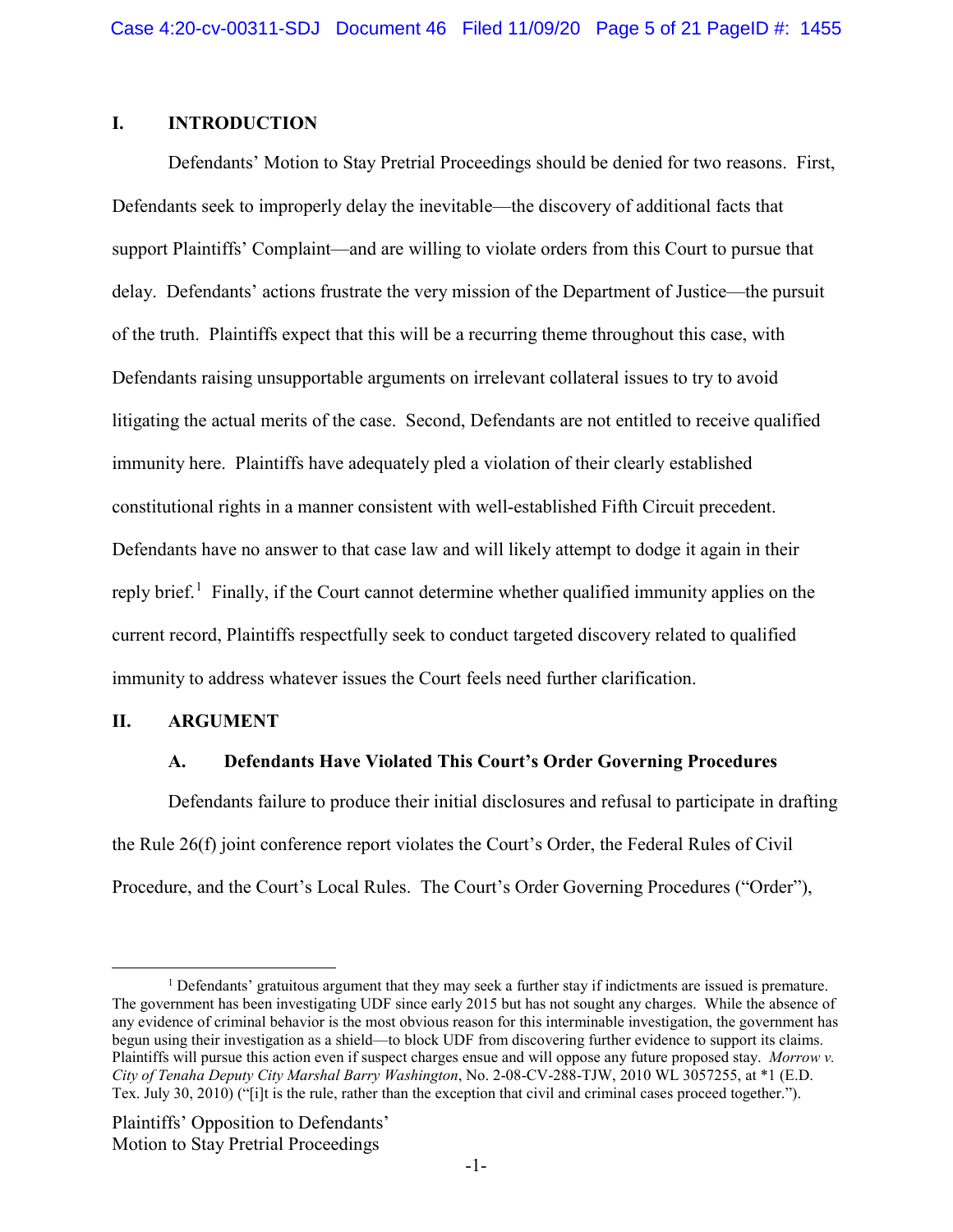<span id="page-5-1"></span>issued October 2, 2020 (Dkt. 37), states that initial mandatory disclosures must be made by October 26, 2020. The Court issued its Order two weeks *after* Defendants filed their Motion to Dismiss, which asserted their qualified immunity defense. But Defendants still refused to provide Plaintiffs their initial disclosures and contribute to the Rule 26(f) Conference Report. Plaintiffs, by contrast, timely provided their initial disclosures to Defendants and submitted the Rule 26(f) Conference Report. (Dkt. 43 and 45). Defendants' conduct also violates the Federal Rules of Civil Procedure and the Court's Local Rules. Rule 26 states that initial disclosures must be made unless "ordered by the court." Fed. R. Civ. P. 26. In addition, Local Rule CV-26 states that "[a]bsent a court order to the contrary, a party is not excused from responding to discovery because there are pending motions to dismiss" E.D. Tex. L.R. CV-26. The Court has not issued any order excusing Defendants from complying with their discovery obligations.<sup>[2](#page-5-3)</sup>

<span id="page-5-2"></span>In short, Defendants effectively granted themselves the relief they seek here—a limited stay of discovery pending the Court's ruling on their motion to dismiss—by ignoring the Court's Order and the applicable discovery rules. Although Plaintiffs remain concerned that Defendants will continue to attempt to frustrate Plaintiffs' ability to obtain discovery throughout this litigation, Plaintiffs do not request sanctions as is their right under the Court's Order. Instead, Plaintiffs request that the Court not reward Defendants for violating the Court's rules. Plaintiffs simply want to get to the merits of this action.

### **B. Defendants Are Not Entitled to Qualified Immunity**

<span id="page-5-0"></span>Defendants base their request for a stay of discovery on the mistaken notion that they "are entitled to qualified immunity because the plaintiffs have failed to adequately allege a

<span id="page-5-3"></span><sup>&</sup>lt;sup>2</sup> While the local rule permits parties asserting a qualified immunity defense to "submit a motion to limit" discovery to those materials necessary to decide the issue of qualified immunity," it does not state that a party is thereby excused from complying with their discovery obligations without a court order. *Id*.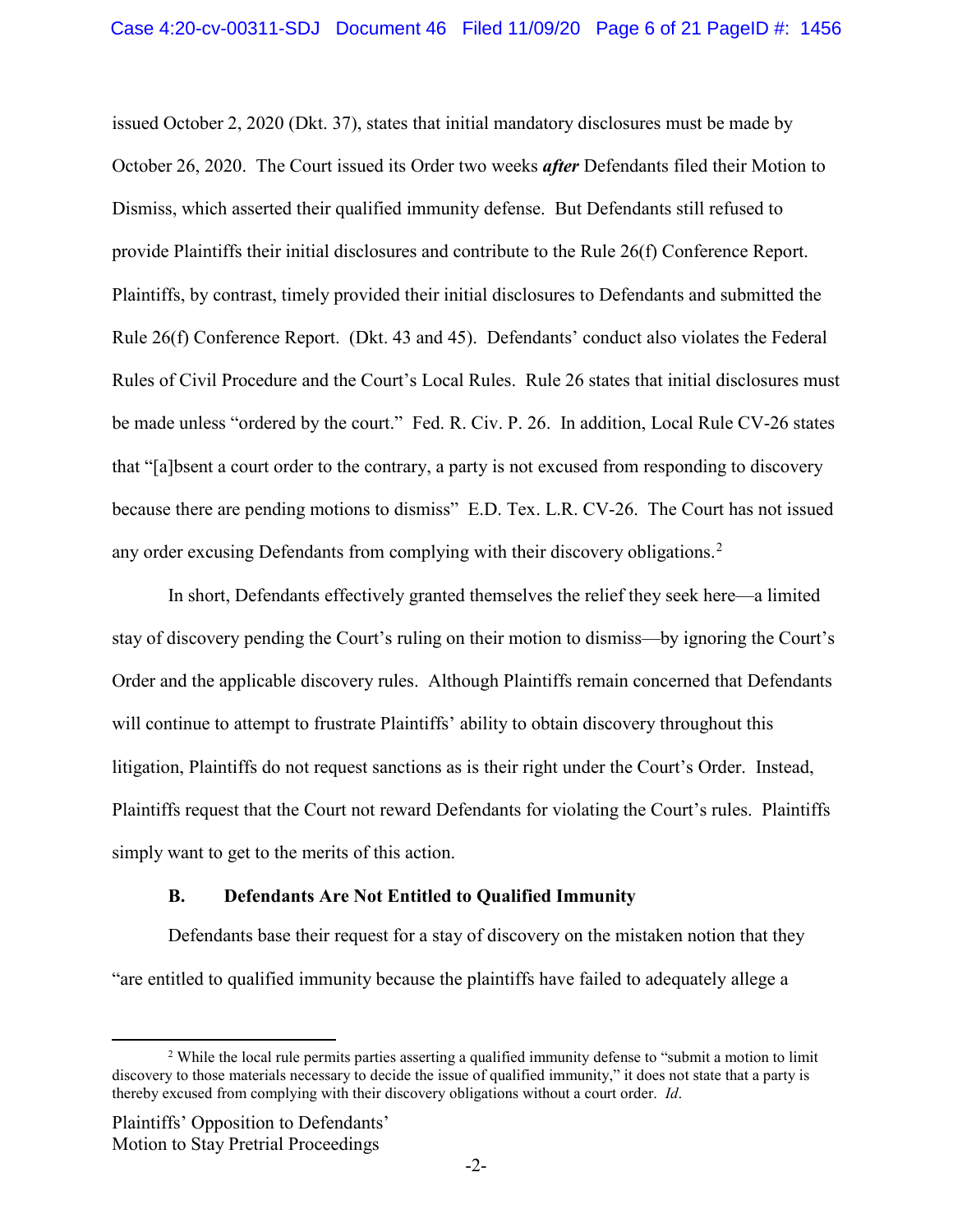clearly established constitutional violation." Motion at 4. Defendants' assumption ignores the well-pleaded allegations in Plaintiffs' Complaint. Unlike many civil complaints that are based on information and belief, Plaintiffs built their Complaint on hard evidence—facts derived from documents and internal emails Plaintiffs received from Bass/Hayman in discovery in another litigation. Compl. ¶ 72. Some of those documents have already been presented to this Court in a declaration from Plaintiffs' counsel. Dkt. 17-2. The state appellate court that reviewed this evidence concluded that UDF had established a prima facie case that "explained how and why Hayman's statements [about UDF] were false" and emphasized that these documents "illustrate and describe how and why Hayman made the false statements knowingly or recklessly." Compl. ¶ 204. In other words, this is not a typical *Bivens* complaint. Plaintiffs possess undisputed factual evidence from discovery from other parties establishing how Defendants violated their constitutional rights. Controlling Fifth Circuit precedent also confirms that Defendants are not entitled to qualified immunity on Plaintiffs' Fourth and Fifth Amendment claims.

#### **1. The Legal Standard for Analyzing Qualified Immunity**

<span id="page-6-0"></span>When resolving qualified immunity, courts determine: (1) whether the facts, taken in the light most favorable to the plaintiff, show the officer violated a federal right, and (2) whether the right was clearly established when the violation occurred. *Winfrey v. Rogers*, 901 F.3d 483, 493 (5th Cir. 2018).

### **2. Plaintiffs' Fourth Amendment Claim**

## <span id="page-6-3"></span>**a. Plaintiffs Have Adequately Alleged a Violation of Their Fourth Amendment Rights**

<span id="page-6-2"></span><span id="page-6-1"></span>Plaintiffs' Opposition to Defendants' Motion to Stay Pretrial Proceedings In their Complaint, Plaintiffs describe the material facts that Defendants misstated and omitted from their search warrant affidavit with detailed specificity. *See* Compl. ¶¶ 5–7, 165–87, 244–55. Defendants misled the Magistrate Judge in two critical respects. First, Defendants

-3-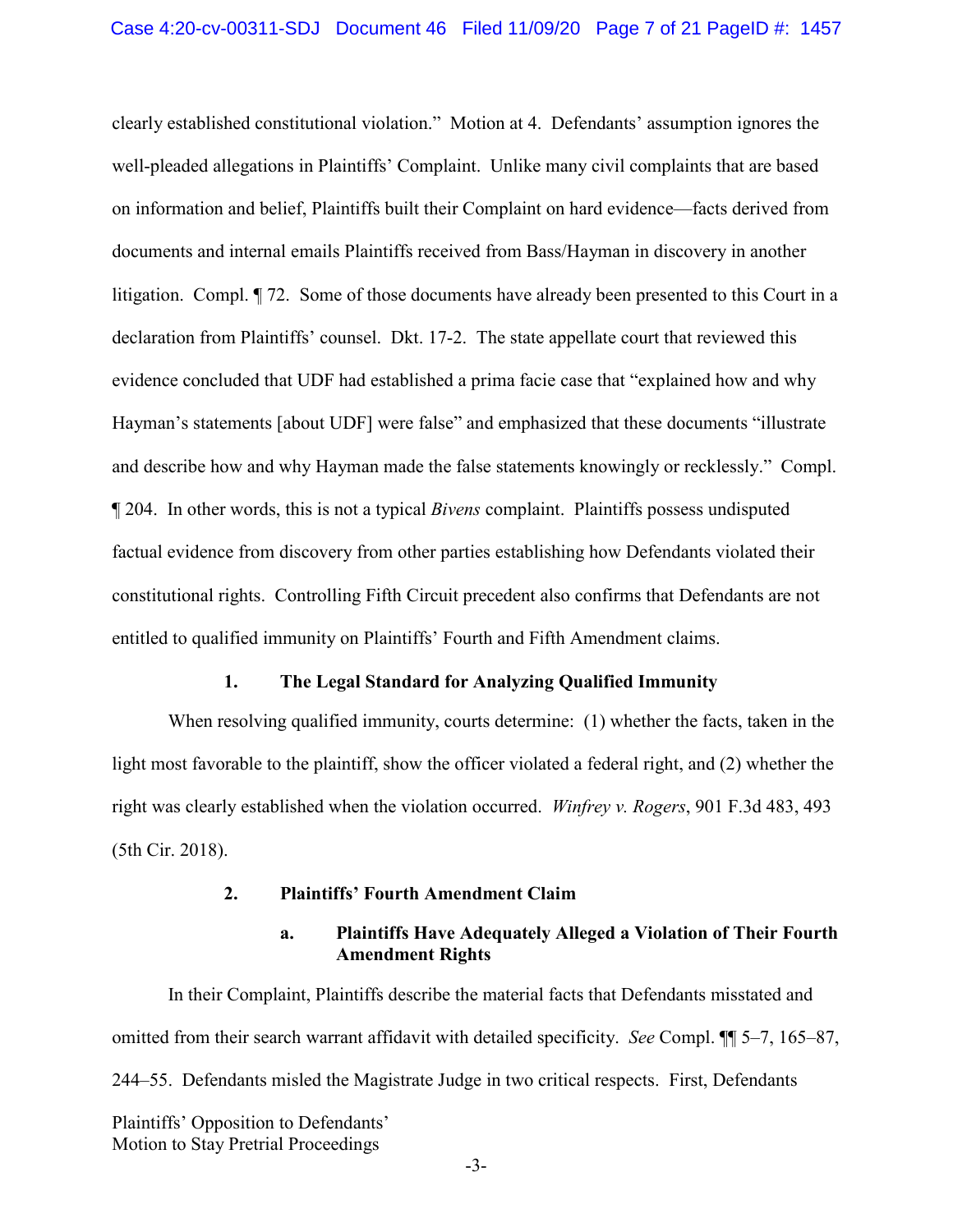knowingly provided false information to the Magistrate Judge in their search warrant affidavit. *Id.* at  $\P$  167-68. For example, Defendants affirmatively misrepresented who had provided them the operative allegations about UDF that Defendants presented to the Magistrate Judge in their affidavit. *Id.* Defendants intentionally concealed that Bass/Hayman was their source because Bass/Hayman possessed significant credibility and bias issues that would have undermined Defendants' attempt to establish probable cause. *Id.*

At the time they presented their affidavit to the Court in February 2016, Defendants knew that Bass/Hayman was actively shorting UDF IV stock and, therefore, had a significant financial motive to present false and misleading information about UDF. *Id.* at  $\P$  9[3](#page-7-3), 158-59.<sup>3</sup> In addition, Defendants also knew that Bass/Hayman was actively executing an illegal "short and distort" fraud scheme against UDF—the target of the search warrant. In December 2015, Defendants learned that Bass/Hayman, while actively shorting UDF IV stock, intended to *anonymously* publish negative information about UDF to unsuspecting UDF investors under a fake name, "Ernest Poole." *Id.* at ¶ 135. As experienced white collar investigators, Defendants knew that it is illegal for investors in a stock to anonymously publish information about that stock without disclosing their conflict of interest. *Id.* at  $\P$  80-85.<sup>[4](#page-7-4)</sup> In short, Defendants misrepresented the identity of their source of information to prevent the Court from learning that Bass/Hayman (a) had a \$60 million incentive to lie about UDF, and (b) had previously violated

<span id="page-7-3"></span><sup>&</sup>lt;sup>3</sup> Kyle Bass also recently confirmed to a Bloomberg reporter that, in April 2015, he informed the government that he was shorting UDF and planned to short as many shares as he could get his hands on. Declaration of Neal J. Stephens, ("Stephens Decl."), ¶ 2, Exhibit A.

<span id="page-7-4"></span><span id="page-7-1"></span><span id="page-7-0"></span><sup>4</sup> *See also SEC v. Curshen*, 372 F. App'x 872, 875 (10th Cir. 2010) (the defendant's failure to disclose his compensation for promoting the stock makes all of his statements *per se* misleading because a reasonable investor would consider his compensation as bearing on his objectivity); *SEC v. Contrarian Press*, *LLC*, No. 16-CV-6964 (VSB), 2019 WL 1172268, at \*5 (S.D.N.Y. Mar. 13, 2019) (same); *SEC v. Mandaci*, No. 00-CV-6635, 2004 WL 2153879 (S.D.N.Y. Sept. 27, 2004) (same).

<span id="page-7-2"></span>Plaintiffs' Opposition to Defendants' Motion to Stay Pretrial Proceedings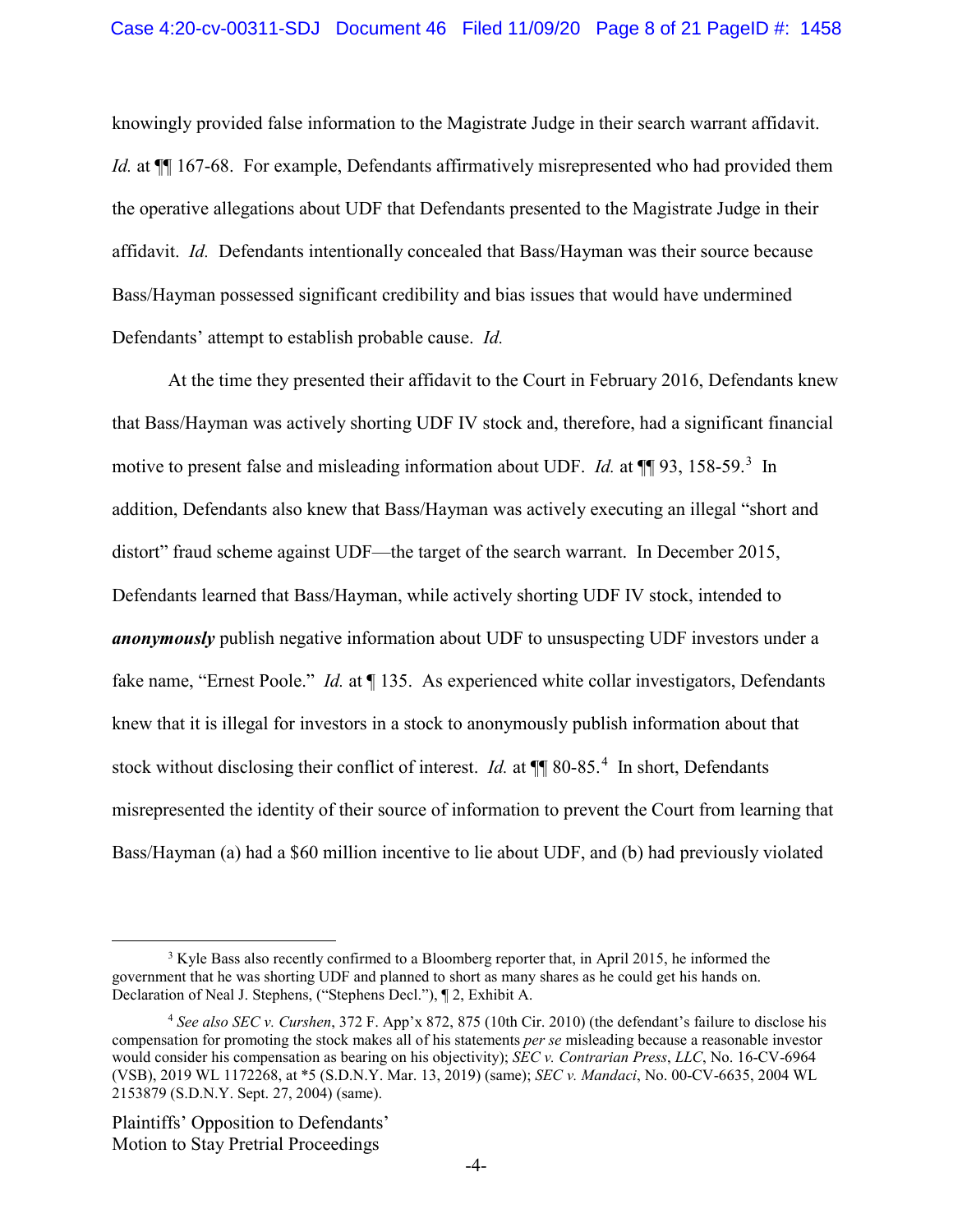the federal securities laws by executing an illegal "short and distort" fraud scheme against UDF, the target of Defendants' affidavit.

Second, Defendants also knowingly withheld material exculpatory information about the legitimacy of UDF's business model because providing an honest description of UDF's business would have led the Magistrate Judge to reject their request for a search warrant. *Id.* For example, Defendants failed to inform the Magistrate Judge that Defendant Klimek had approached UDF's external auditor in August 2015 and repeated Bass/Hayman's false and misleading allegations about UDF, including claiming that UDF was a "Ponzi scheme." In response, *Whitley Penn examined those allegations in depth in November 2015 during its subsequent audit procedures and rejected all of Defendants' allegations*. *Id.* at ¶¶ 116-17, 123, 167. On November 24, 2015—more than a month before Defendants went to the Court with their search warrant affidavit—Whitley Penn publicly confirmed their findings when they announced that "*there were no disagreements between the Company and Whitley Penn on any matters of accounting principles or practices, financial statement disclosure or auditing scope of procedure.*" *Id.* at ¶ 123. Defendants omitted this exculpatory information because including it would have exposed that Defendants lacked probable cause to search UDF.

Defendants also failed to disclose to the Court that Street Watchdog Research had researched and debunked the false and misleading allegations about UDF's business model—that were first published anonymously by Bass/Hayman under the phony "Ernest Poole" moniker in December 2015. *Id.* at  $\P$  138, 146-47, 167. In their article, Street Watchdog Research confirmed that a short seller violates the federal criminal securities laws by anonymously publishing negative information about a company while shorting the target stock. *Id.* at ¶¶ 146- 47. Defendants reviewed the Street Watchdog Research story in December 2015 but failed to

Plaintiffs' Opposition to Defendants' Motion to Stay Pretrial Proceedings

-5-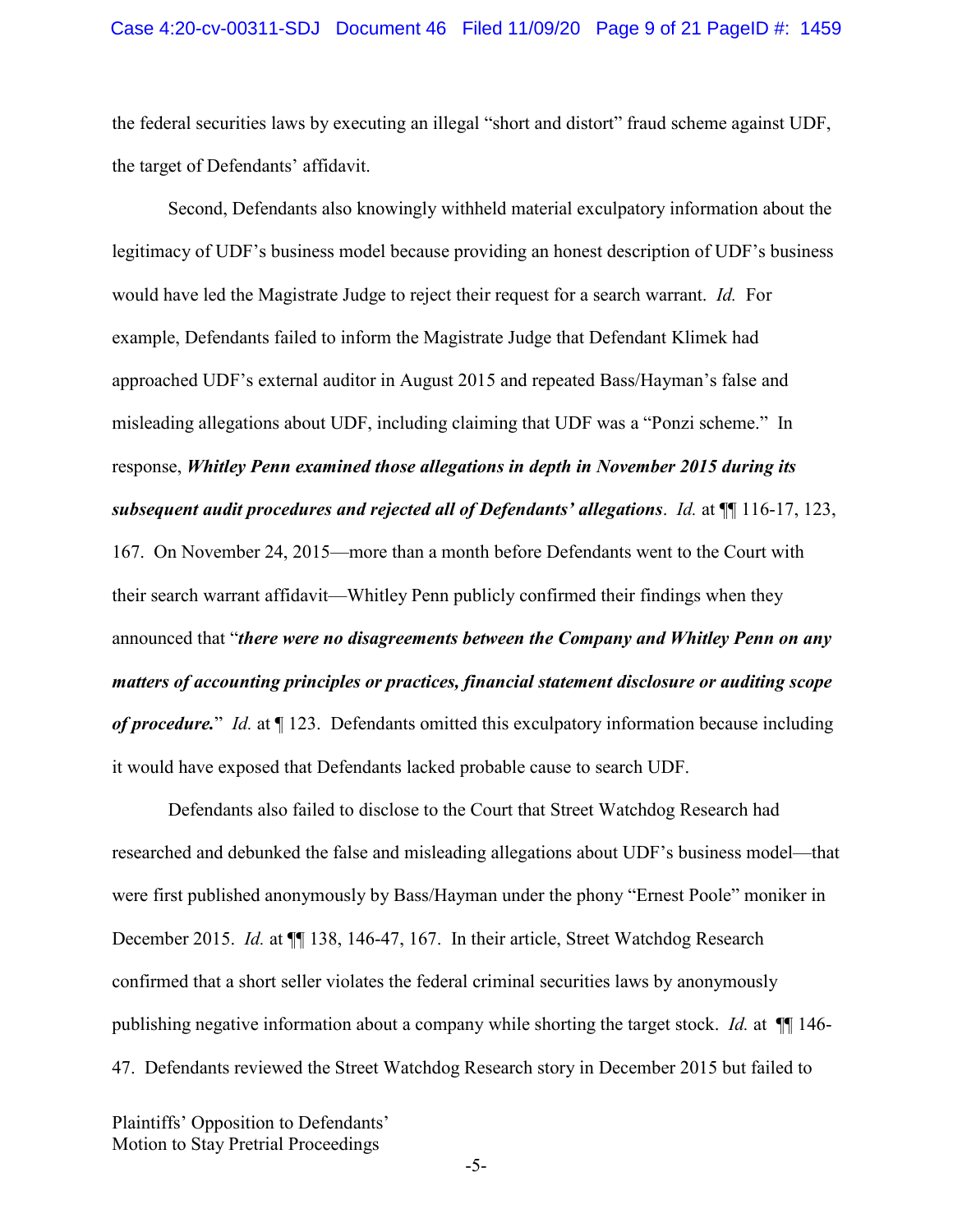disclose that exculpatory information. *Id.* at  $\P$  146, 167. In short, Plaintiffs have adequately pled a Fourth Amendment violation because they identify the facts that Defendants either misstated or omitted to concoct probable cause where probable cause otherwise did not exist.

As a result, whether Defendants qualify for qualified immunity hinges on whether the controlling case law allows agents and prosecutors to knowingly misstate and omit material information to a federal judge to obtain a search warrant when probable cause is otherwise lacking. Not surprisingly, the Fifth Circuit has repeatedly held that prosecutors and agents cannot misrepresent and omit key facts when they present a search warrant affidavit to the Court.

### **b. Fifth Circuit Precedent Confirms that Defendants Violated Plaintiffs Clearly Established Fourth Amendment Rights**

#### <span id="page-9-2"></span>**(i).** *Hale v. Fish*

<span id="page-9-1"></span><span id="page-9-0"></span>In *Hale v. Fish*, 899 F.2d 390 (1990), plaintiff Billy Hale sued a local detective, Major Jones, and an FBI Special Agent, Agent Magee, alleging that they arrested him without probable cause in violation of his Fourth Amendment rights. *Id.* at 398. An inmate, Shell, had claimed that Hale, an FBI informant, had kidnapped him thereby instigating the investigation of Hale led by Major Jones and Agent Magee. *Id.* at 394-95. The facts demonstrated that everyone interviewed by Major Jones and Agent Magee, with the exception of Shell, strongly indicated that no kidnapping occurred and that Hale was working for the FBI. *Id.* at 396.

Even though their investigation indicated that Hale had not kidnapped Shell, Major Jones and Agent Magee presented a flawed arrest warrant affidavit to the Court that contained no information regarding Shell's reliability as an informant even though Shell had ample motive to lie—given that lying helped Shell get out of jail. *Id.* at 398. The officers also failed to disclose to the Court that (a) Hale was actually working for the FBI at the time of Shell's alleged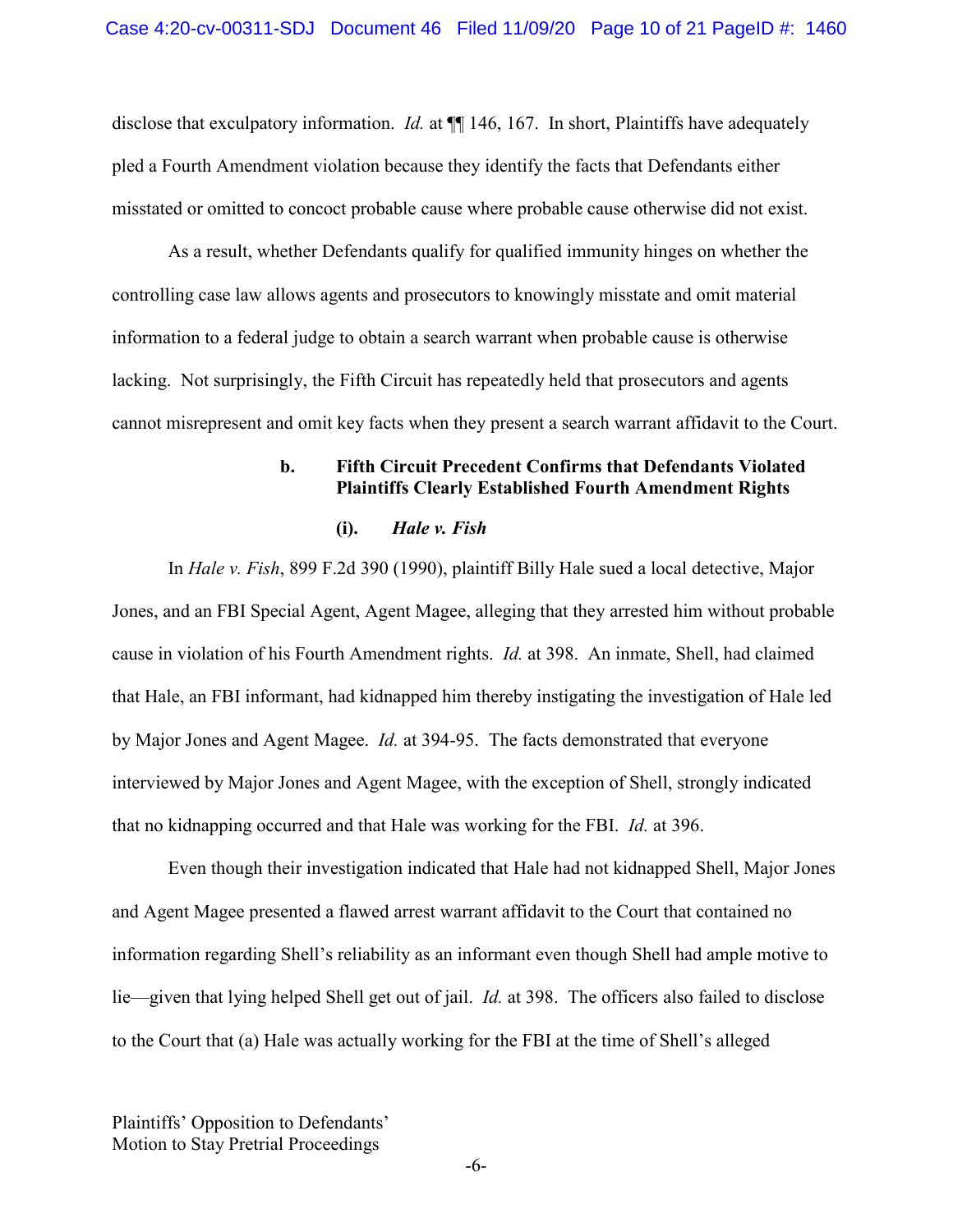kidnapping, and (b) every witness interviewed by Major Jones and Agent Magee, except for Shell, confirmed that Hale had not kidnapped Shell. *Id.*

<span id="page-10-0"></span>The Fifth Circuit denied qualified immunity for Major Jones because he signed the affidavit. *Id.* at 402. Agent Magee contended that he was entitled to qualified immunity because he did not sign, prepare, assist in preparing, or even read the affidavit at issue. *Id.* at 401. The Fifth Circuit rejected Agent Magee's argument because he knew the exculpatory information and was present when the Court signed the affidavit. *Id.* at 401-02.

*Hale* stands for the basic, fundamental proposition that agents and prosecutors are not entitled to qualified immunity when they misstate or omit material information in a warrant affidavit to obtain probable cause. Moreover, *Hale* is relevant for three additional reasons. First, the Fifth Circuit emphasized the necessity for agents and prosecutors to disclose all known facts related to the credibility and bias of their source. Here, Defendants knowingly failed to disclose that Bass/Hayman was their source of information because Bass/Hayman had a significant motive to lie. Defendants knew that Bass/Hayman was unlawfully shorting UDF IV stock and stood to make millions if UDF's stock dropped. Compl. at ¶¶ 93, 158-59. As a result, Bass/Hayman was highly motivated to provide Defendants with false and misleading information about UDF to present to the Court because a public raid by the FBI at UDF's headquarters would crush UDF IV's stock price—which is exactly what happened. *Id.* at ¶¶ 169- 75. Defendants also failed to disclose that they knew that Bass/Hayman had violated the securities laws with their anonymous "Ernest Poole" post—which demonstrated that Bass/Hayman was trying to destroy UDF for its own financial benefit. *Id.* at ¶¶ 167-68.

Second, Defendants failed to inform the Court that they knew that relevant percipient witnesses (Whitley Penn and Street Watchdog Research) had rejected their flawed theory of the

Plaintiffs' Opposition to Defendants' Motion to Stay Pretrial Proceedings

-7-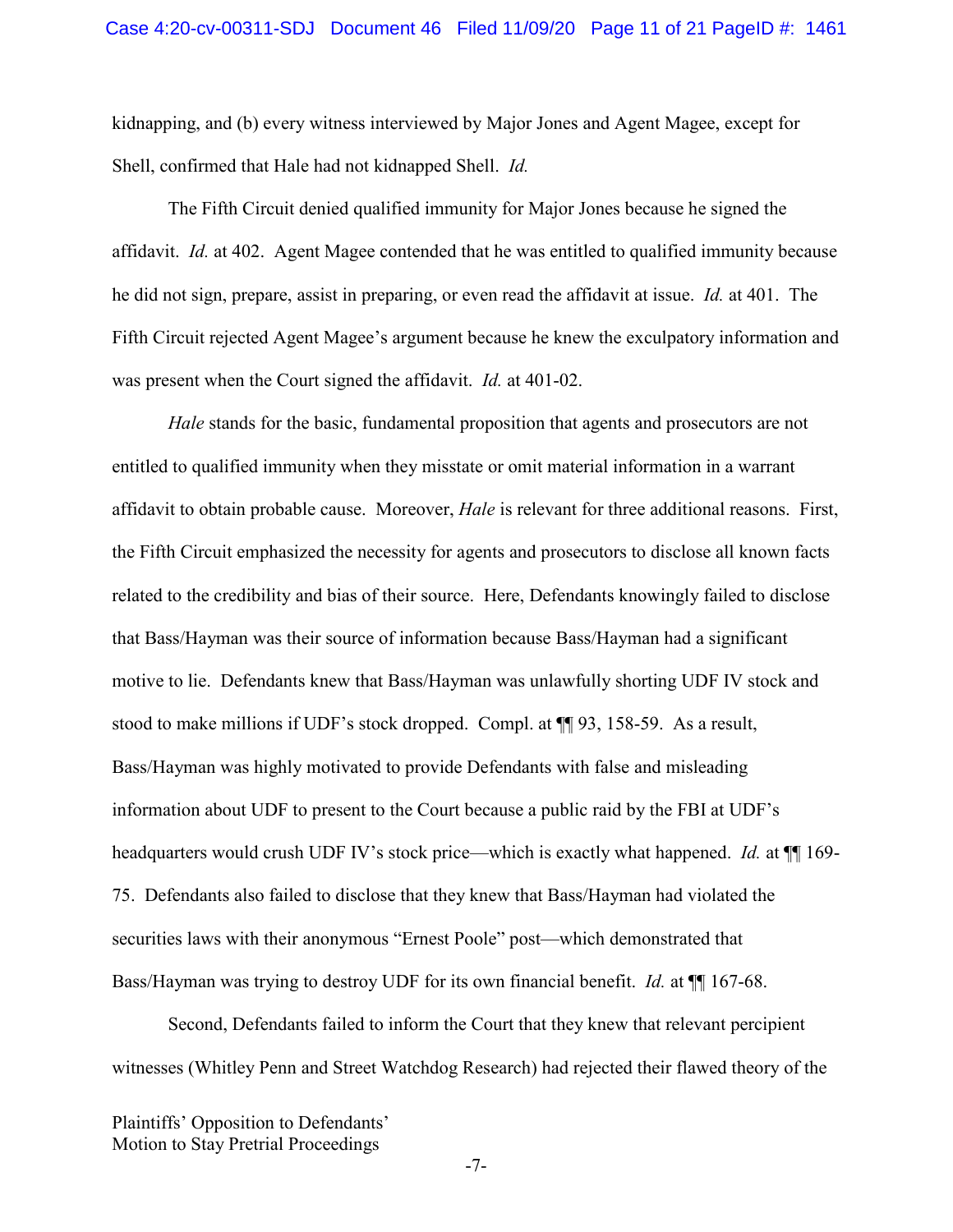case—that UDF operated a Ponzi scheme. This is analogous to *Hale,* where the officers failed to disclose to the Court that witnesses had contradicted their theory that Hale had kidnapped Shell.

<span id="page-11-1"></span>Third, *Hale* reinforces that officers who do not sign the warrant affidavit often do not qualify for qualified immunity. *Hale*, 899 F.2d at 401-02. Thus, given their otherwise extensive roles in violating Plaintiffs' constitutional rights, neither Defendant Bunch nor Defendant Klimek can escape liability by claiming that only Defendant Edson signed the flawed affidavit.

#### <span id="page-11-2"></span>**(ii).** *United States v. Namer*

<span id="page-11-0"></span>In *United States v. Namer*, 680 F.2d 1088 (1982), the Fifth Circuit reversed Namer's conviction because a prosecutor and her detective inserted a false statement in a search warrant affidavit. *Id*. at 1090. The prosecutor and detective contended that Namer had violated Louisiana's Blue Sky Law by failing to register as a broker-dealer. The Fifth Circuit criticized the government's theory of prosecution stating that it "can be characterized, at best, as novel, and, at worst, as frivolous." *Id.* at 1092. In their search warrant affidavit, the prosecutor and detective swore that a Deputy Commissioner at the Securities Commission had confirmed that Namer's loan offerings were "classified as securities." *Id.* That representation overstated what the Deputy Commissioner had told the prosecutor and detective. The Deputy Commissioner simply said that it was his *opinion* that the loan offerings were "securities"—but the Securities Commission had no formal procedure classifying offerings as "securities." *Id.* at 1092-93.

The holding in *Namer* is important for two reasons. First, the Fifth Circuit confirmed that misstating material facts in a search warrant affidavit to obtain probable cause violates the Fourth Amendment. Second, like the prosecutor in *Namer*, Defendants Bunch and Edson also presented a frivolous theory to the Magistrate Judge—namely, that UDF operated a Ponzi scheme. Defendants have subsequently acknowledged to UDF's counsel that they do not contend that

Plaintiffs' Opposition to Defendants' Motion to Stay Pretrial Proceedings

-8-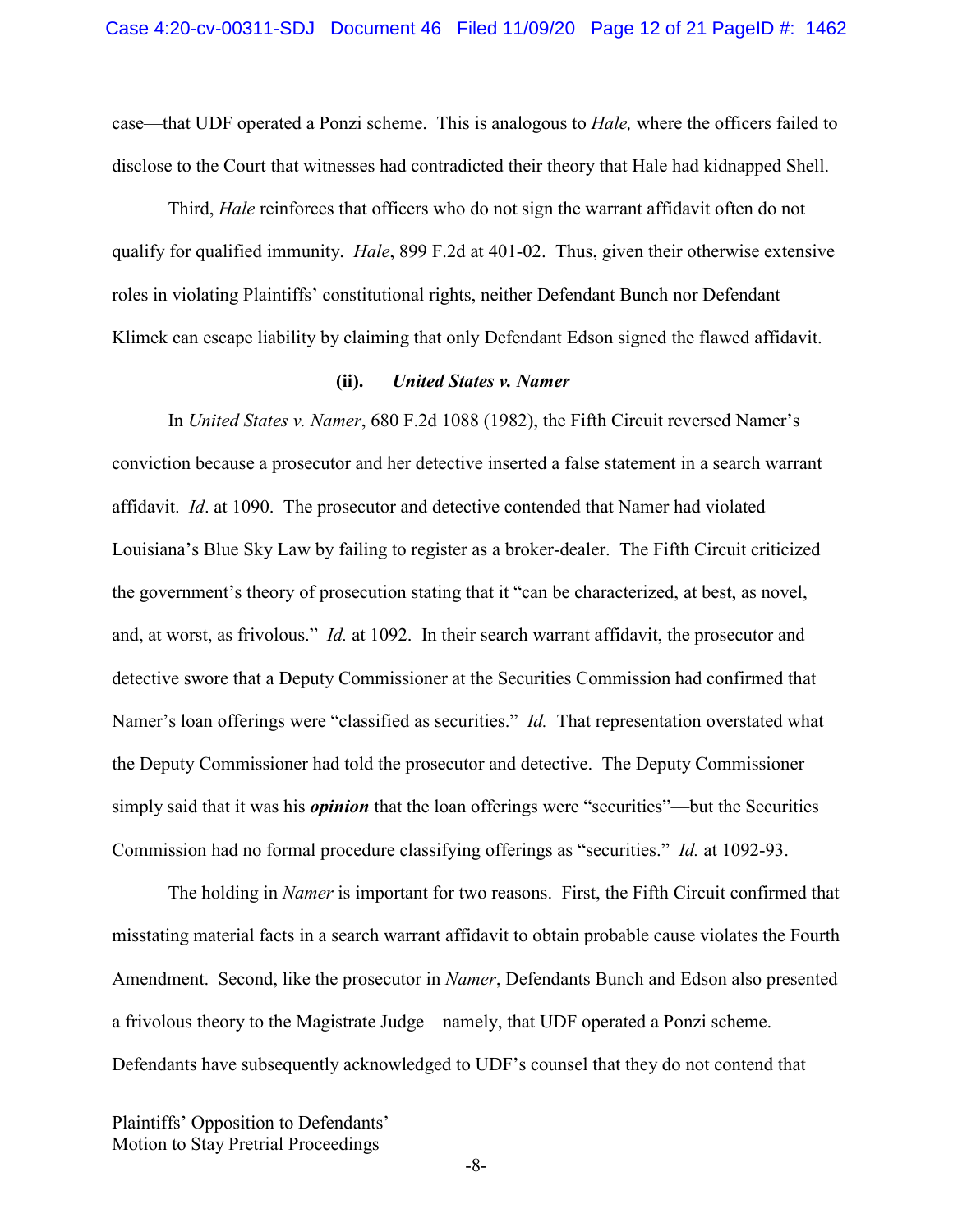UDF operates a Ponzi scheme. In addition, every accounting professional who has reviewed UDF's operations has concluded that UDF absolutely does not operate any type of Ponzi scheme. Those accounting professionals include UDF's external auditor, Whitley Penn, who reviewed and publicly rejected the government's allegations in November 2015, months *before* the government sought the search warrant, and PwC, who performed an internal investigation with Thompson & Knight on these same accounting issues and found no irregularities. Compl. at ¶¶ 116-25, 216-18. Street Watchdog Research also agreed with Whitley Penn and PwC after it investigated and debunked the bogus allegations Bass/Hayman published in the phony "Ernest Poole" posts and published its findings in December 2015—again, months before Defendants approached the Court with their affidavit. *Id.* at ¶ 147.

#### <span id="page-12-1"></span>**(iii).** *Winfrey v. Rogers*

<span id="page-12-0"></span>In *Winfrey v. Rogers,* 901 F.3d 483 (5th Cir. 2018), law enforcement arrested Richard Winfrey, Jr. ("Junior") for capital murder based on a warrant affidavit that misstated and omitted material information. *Id.* at 489-90. Law enforcement's "botched investigation" was based on false information from a jailhouse informant, Campbell, and a "dubious adventure" called "scent lineups" where the police used dogs to acquire scents from four suspects and then went to the crime scene to see if the dogs alerted to any suspect's scent. *Id.*

Deputy Sherriff Johnson presented an arrest warrant for Junior's arrest which contained the following omissions and misstatements: (1) it omitted that Campbell's statements had been contradicted by the physical evidence; (2) it misstated that law enforcement used Junior's scent during the "scent lineup" when Deputy Sherriff Johnson knew that they had actually used another suspect's scent; and (3) it omitted that Campbell gave a second statement that exonerated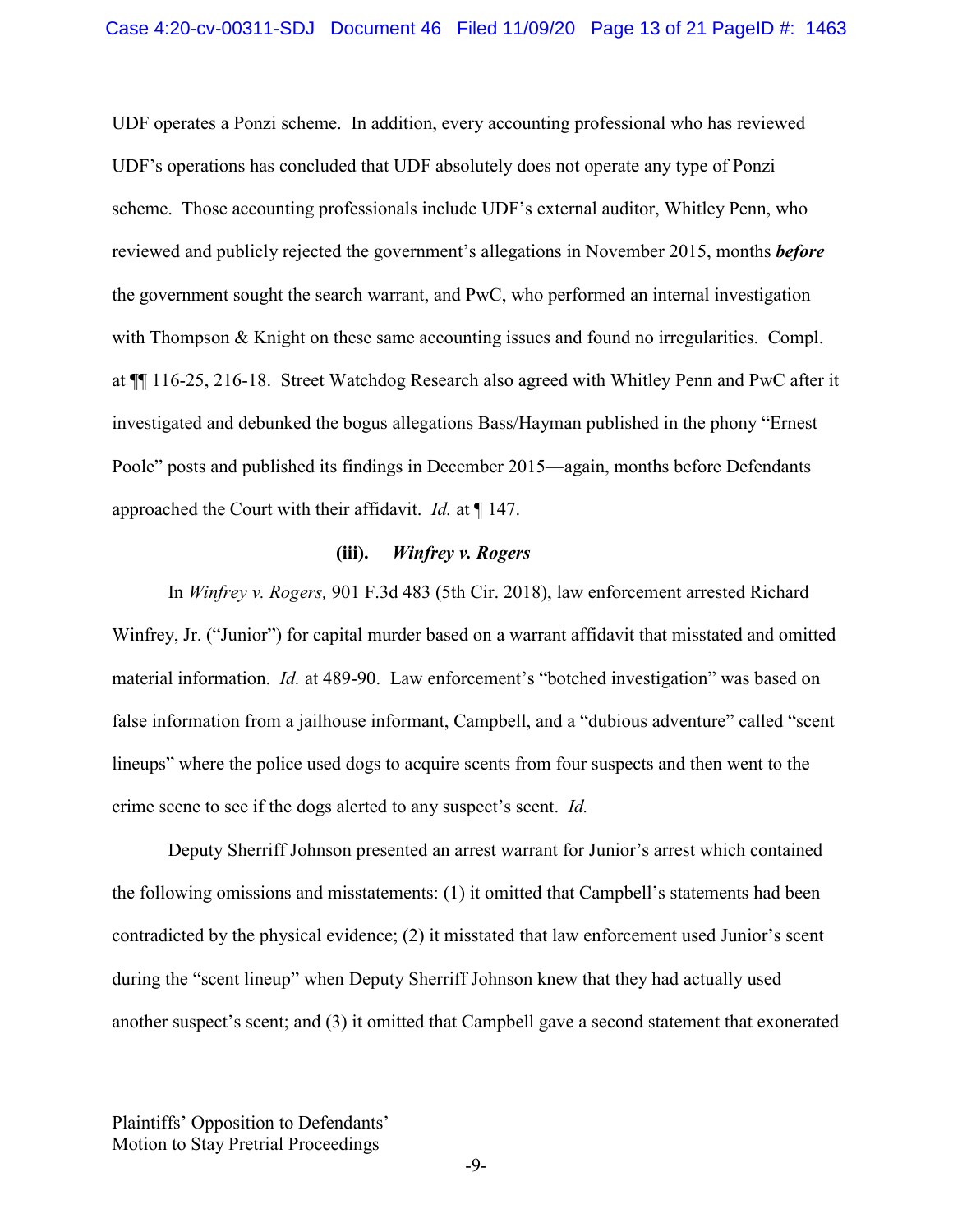Junior because Campbell told law enforcement that Junior's father had killed the victim with someone other than Junior. *Id.* at 494-95.

In its analysis of qualified immunity, the Fifth Circuit determined that Deputy Sheriff Johnson violated Junior's Fourth Amendment rights by signing an objectively unreasonable arrest warrant affidavit. *Id.* at 491-92. The Fifth Circuit further held that it was clearly established that law enforcement cannot misstate facts and omit material exculpatory information to obtain probable cause. *Id.* at 494-95. As a result, the Fifth Circuit vacated the district court's order granting summary judgment on qualified immunity grounds. *Id.* at 488.

<span id="page-13-4"></span><span id="page-13-3"></span><span id="page-13-2"></span>In sum, *Hale*, *Namer*, and *Winfrey* demonstrate that it is well-established that law enforcement officers are not entitled to qualified immunity when they do what Defendants did here—misstate facts and omit material exculpatory evidence in a warrant affidavit to obtain probable cause when probable cause is otherwise lacking. Compl. at ¶¶ 5-7, 165-87, 244-55.

## <span id="page-13-0"></span>**3. Plaintiffs' Fifth Amendment Claim**

## **a. Plaintiffs Have Adequately Alleged a Violation of Their Fifth Amendment Rights**

<span id="page-13-1"></span>Plaintiffs' Complaint likewise contains detailed allegations that Defendants deprived

Plaintiffs of their Fifth Amendment due process right to liberty and property. Plaintiffs allege:

- Bass/Hayman executed an illegal "short and distort" fraud scheme against UDF to try to sink UDF IV's share price and obtain UDF's valuable assets at severely distressed sale prices (Compl.  $\P\P$  1, 4, 8, 13, 86-164);
- "Short and distort" fraud schemes are well-known to federal law enforcement so it is unreasonable for experienced white collar investigators like the Defendants to not appreciate that Bass/Hayman was executing an illegal fraud scheme against Plaintiffs (Compl. ¶¶ 80-85);
- Defendants knew that Bass/Hayman was shorting UDF IV's stock during the execution of the illegal "short and distort" fraud scheme (Compl. ¶¶ 93, 158-59);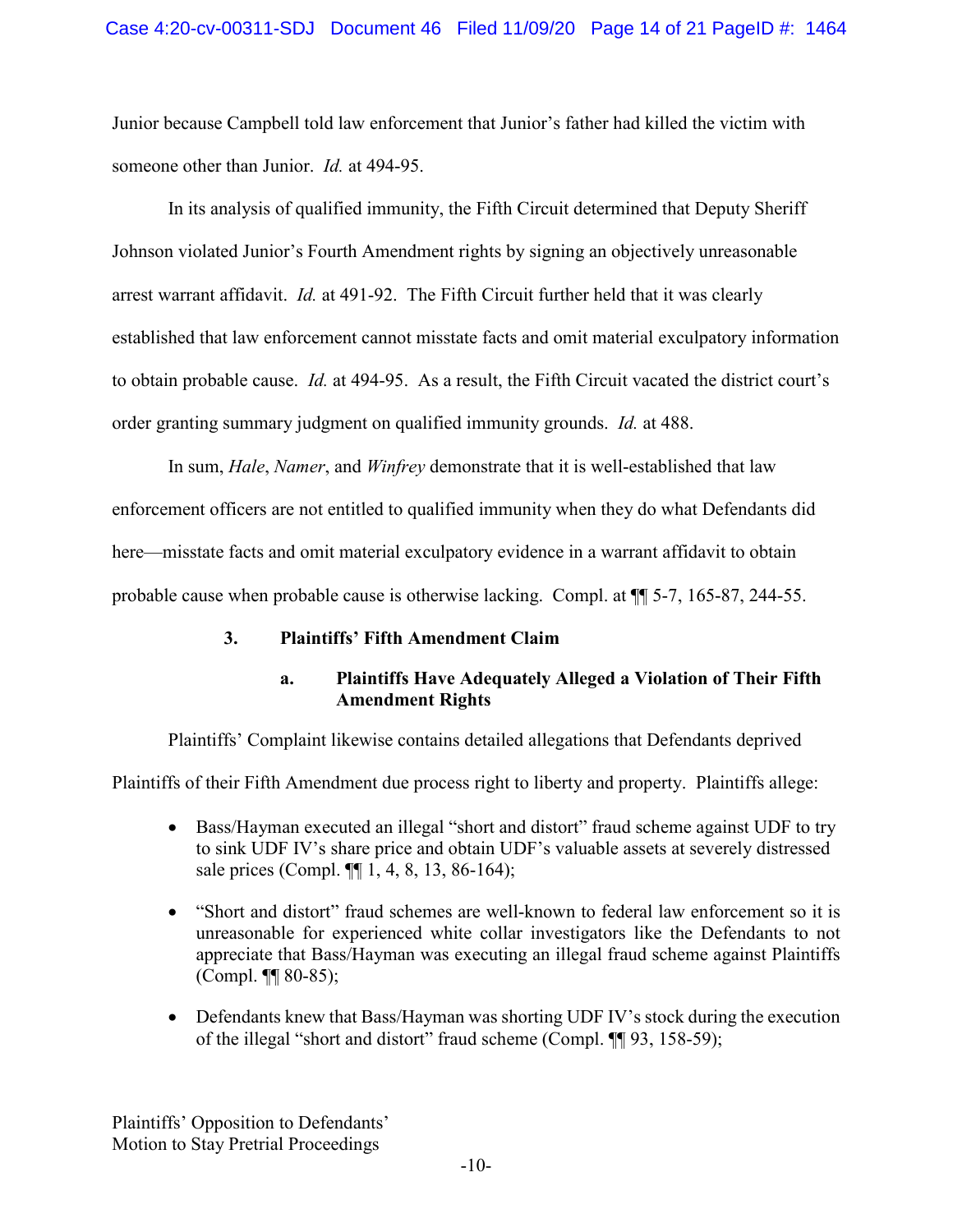- Defendants provided material non-public confidential information about their investigation of UDF to Bass/Hayman and Bass/Hayman subsequently traded on that inside information, in violation of federal criminal securities laws (Compl. ¶¶ 2-3, 13, 94-115, 132-33, 164);
- It is illegal for an investor to publish information about a stock on an *anonymous* basis without disclosing the investor's interest in the target company's stock (Compl.  $\P\P$  80-85, 137, 146-52);
- Defendants aided and abetted Bass/Hayman's *anonymous* publication of false and misleading information about UDF to unsuspecting UDF IV investors via the illegal "Ernest Poole" posts in mid-December 2015 (Compl. ¶¶ 135-40);
- Defendants aided and abetted Bass/Hayman's *UDFExposed.com* negative and unlawful media assault on UDF (Compl. ¶¶ 158-63);
- Defendants sought an unnecessary and improper search warrant knowing that it would generate negative media attention that would destroy Plaintiffs' reputations and ability to operate their businesses (Compl. ¶¶ 165-87); and
- Defendants' actions permanently destroyed Plaintiffs reputations and ability to operate their business, including losing access to credit facilities, investor equity, and future business opportunities (Compl. ¶¶ 20, 220-43).

Given the detailed factual allegations that lay out how Defendants improperly interfered

with Plaintiffs' operation of their businesses, the qualified immunity analysis hinges on whether

the controlling case law supports that improper government interference with an individual's

pursuit of his or her chosen profession infringes their property and liberty interests under the Due

Process Clause of the Fifth Amendment. Another trio of Fifth Circuit cases confirms that

Defendants' actions violate Plaintiffs' Fifth Amendment rights. As a result, Defendants are not

<span id="page-14-0"></span>entitled to qualified immunity on Plaintiffs' Fifth Amendment claim.

## **b. Fifth Circuit Precedent Confirms that Defendants Violated Plaintiffs Clearly Established Fifth Amendment Rights**

## <span id="page-14-2"></span>**(i).** *United States v. Briggs*

<span id="page-14-1"></span>In *United States v. Briggs*, 514 F.2d 794, 797 (5th Cir. 1975), the Fifth Circuit confirmed that a person's good name, reputation, honor, and integrity are well established property interests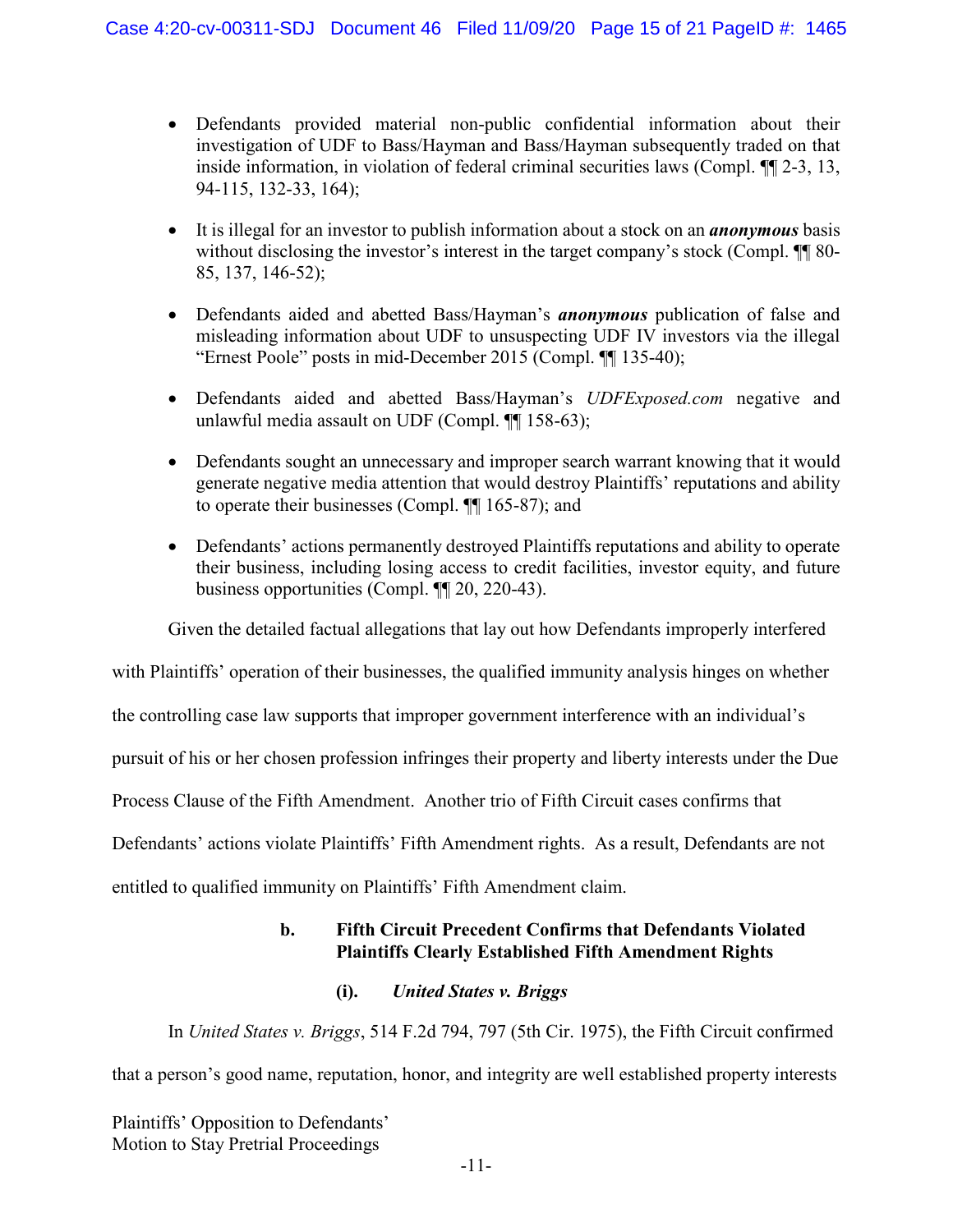protected by the Due Process Clause. The plaintiffs were named as unindicted conspirators related to criminal charges brought against others who had protested outside the Republican Party National Convention in 1972. *Id.* at 797. After the named defendants were acquitted at trial, the plaintiffs filed suit because the government's actions damaged their reputations and impaired their ability to obtain employment. *Id.* The Fifth Circuit confirmed that "one's right to hold specific private employment and to follow a chosen profession free from unreasonable government interference comes within the 'liberty' and 'property' concepts of the Fifth Amendment." *Id.* at 798, *citing Greene v. McElroy*, 360 U.S. 474, 492 (1959).

#### <span id="page-15-2"></span><span id="page-15-1"></span>**(ii).** *Marrero v. City of Hialeah*

<span id="page-15-0"></span>In *Marrero v. City of Hialeah*, 625 F.2d 499 (5th Cir. 1980), the Fifth Circuit confirmed that the Marreros could pursue a claim for injury to their personal and business reputations because their claim implicated their constitutional property and liberty interests. In *Marrero*, police officers and a prosecutor executed a search warrant at a local jewelry business where the media, like the FBI raid at UDF, coincidentally arrived at the same time as the raid team. *Id.* at 502; Compl. at ¶ 17. The execution of the search warrant failed to uncover any of the items listed in the warrant. *Id.* Nonetheless, the prosecutor announced to the media that over \$75,000 in stolen property had been recovered in the raid and the Marreros had been arrested. *Id.* The Marreros alleged that the negative media resulting from the prosecutor's actions destroyed their personal and business reputations thereby depriving their right to earn a living. *Id.* at 502-03. The Fifth Circuit found that the injury to the Marreros' reputations constituted a deprivation of liberty interests in violation of their due process rights. *Id.* at 519-20.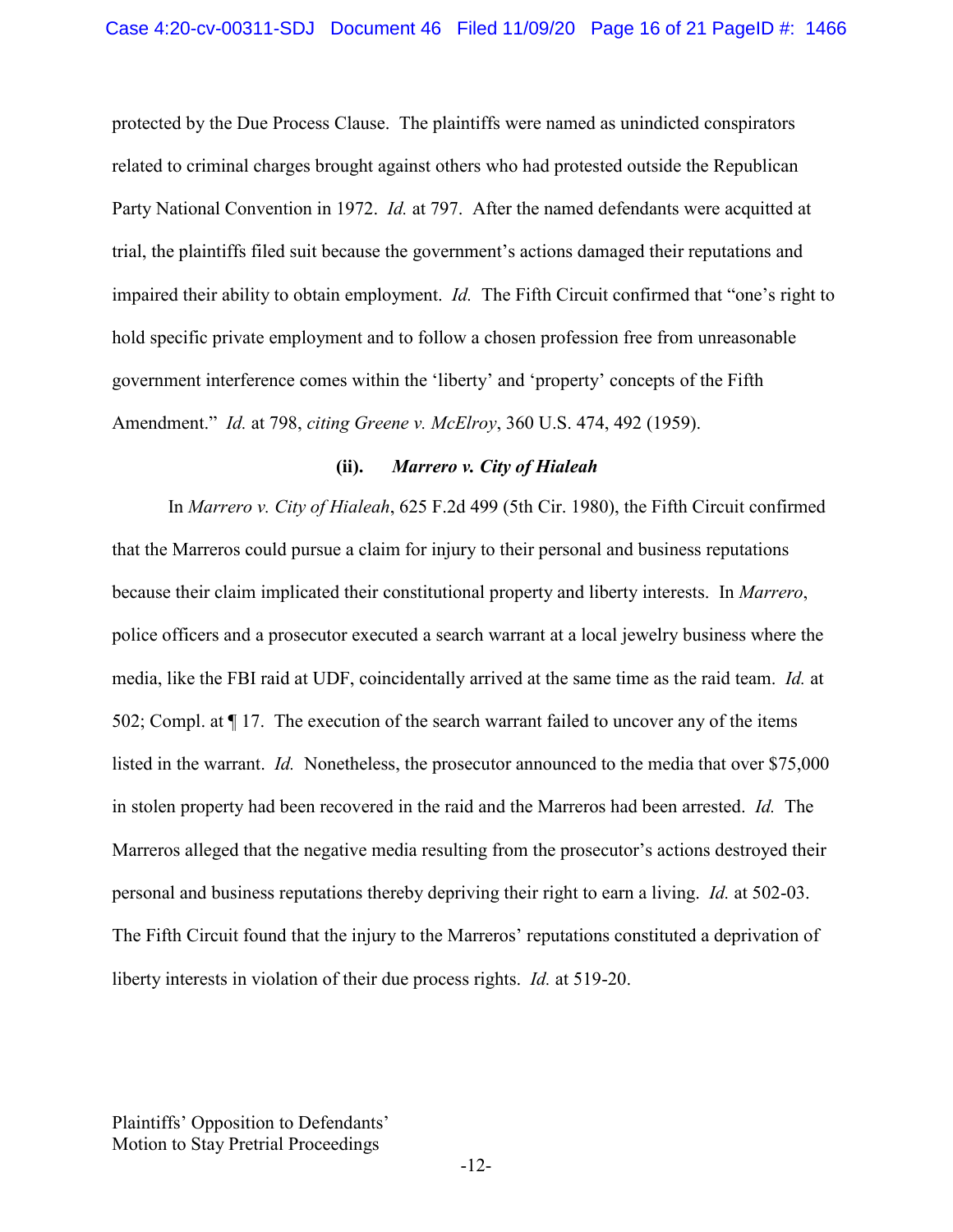#### <span id="page-16-1"></span>**(iii).** *Stidham v. Texas Com'n on Private Sec*

<span id="page-16-0"></span>In *Stidham v. Texas Com'n on Private Sec.*, 418 F.3d 486 (5th Cir. 2005), the Fifth Circuit denied the defendants' request for qualified immunity because the defendants violated the plaintiff's Fifth Amendment right to engage in his chosen profession. Plaintiff Stidham operated a motorcycle funeral escort business that controlled traffic for funeral processions. *Id.* at 487. The defendants worked for the state regulator of private security firms. The defendants told Stidham that he needed a license to operate his business. *Id.* at 488. Stidham disagreed and refused to seek to obtain a license. *Id.* In response, Defendant Biggs obtained an arrest warrant and notified Stidham's customers that he was operating illegally because he did not have a license. *Id.* The District Attorney declined to prosecute Stidham and the Texas Attorney General ultimately agreed that he did not need a license. *Id.* The defendants, however, did not reach back out to Stidham's customers to inform them that he was operating legally. *Id.*

<span id="page-16-2"></span>Stidham claimed that the defendants were not entitled to qualified immunity because they deprived him of his Fifth Amendment due process property and liberty interests by destroying his business by interfering with his relationship with his customers. *Id.* at 490. Defendants argued they had successfully prosecuted similar cases and had received legal guidance that Stidham's actions were illegal. *Id.* at 491-92. The Fifth Circuit rejected Defendants' arguments regarding qualified immunity and held that Stidham "has properly demonstrated the violation of a clearly established right by showing that the defendants deprived him of his liberty interest without due process of law." *Id.* at 491. The Court emphasized that it had previously "confirmed the principle that one has a constitutionally protected liberty interest in pursuing a chosen occupation." *Id.* (collecting cases). The Court also found that the liberty interest that the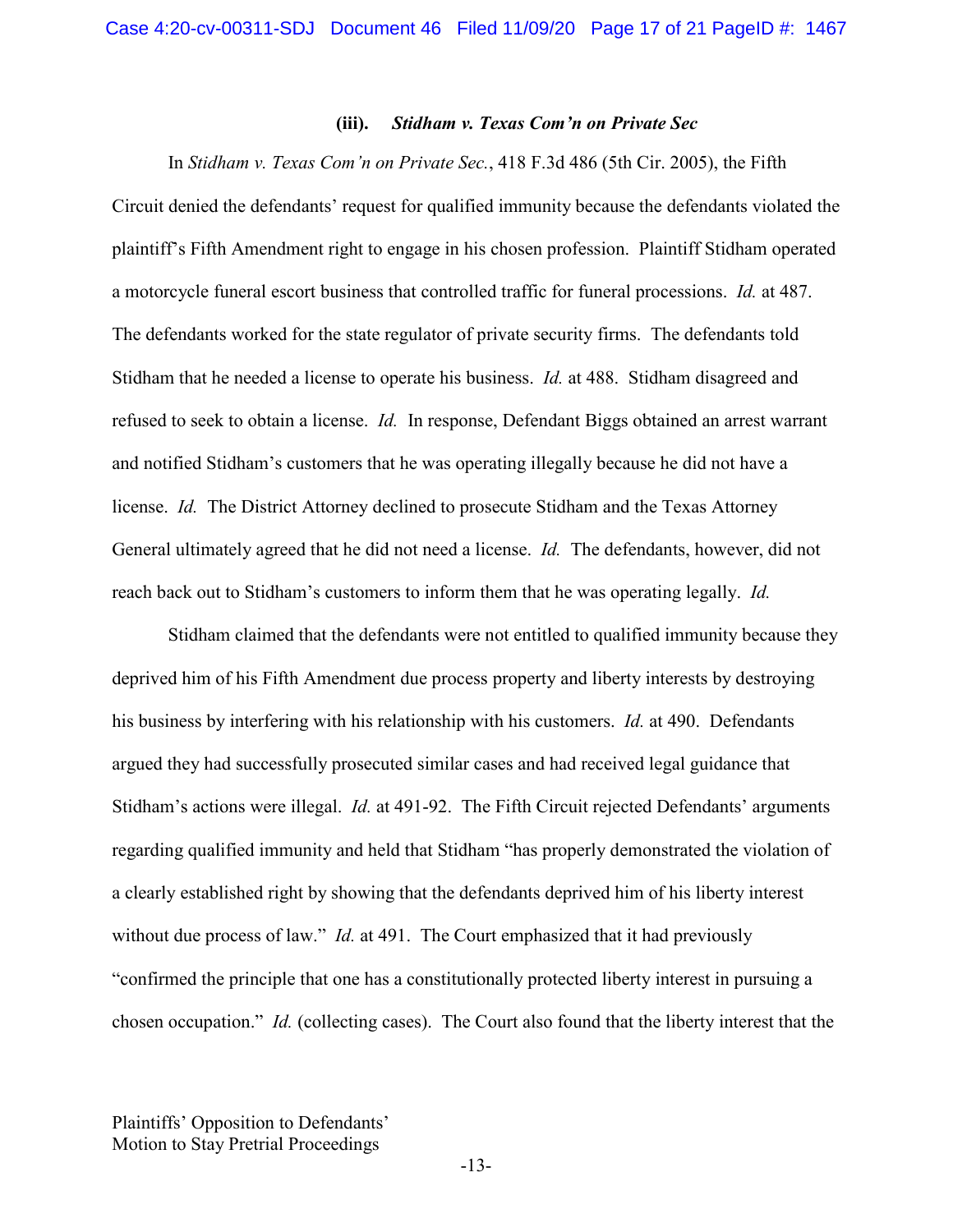defendants violated—the right to pursue one's chosen occupation—was "clearly established and should have been known to a reasonable officer." *Id.* at 493.

<span id="page-17-4"></span><span id="page-17-3"></span>In sum, the Fifth Circuit's decisions in *Briggs*, *Marrero*, and *Stidham* confirm that it is well-established that law enforcement officers are not entitled to qualified immunity when they do what Plaintiffs have alleged that Defendants did here—improperly interfere with Plaintiffs' ability to pursue their chosen profession. Compl. at ¶¶ 5-7, 165-87, 244-55. As a result, Defendants are not entitled to qualified immunity.

#### <span id="page-17-5"></span><span id="page-17-1"></span>**C. Plaintiffs Are Entitled to Limited Discovery if Factual Clarification is Needed**

<span id="page-17-2"></span><span id="page-17-0"></span>If the Court believes that it needs more facts before ruling on qualified immunity, it can order limited discovery. *Zapata v. Melson*, 750 F.3d 481, 485 (5th Cir. 2014); *Backe v. LeBlanc*, 691 F.3d 645, 648 (5th Cir. 2012). Discovery is applicable where Defendants claim that qualified immunity attaches because they have exclusive control over the relevant facts. *See Crisp v. Dutton*, No. A-15-CV-0431-LY-ML, 2015 WL 7076483, at \*2, 6 (W.D. Tex. Nov. 12, 2015) (finding the Fifth Circuit has never required a plaintiff to plead facts peculiarly within the knowledge of defendants because this "'heads I win, tails you lose' position is not the law.") Here, Defendants' claim that Plaintiffs cannot plead sufficient facts on their Fourth Amendment claim because they do not possess a copy of the search warrant affidavit. Motion to Dismiss at 26-29. As noted in *Crisp,* this type of "heads I win, tails you lose" argument fails and Plaintiffs should be given the opportunity to take limited discovery to demonstrate that qualified immunity does not apply here. Thus, if the Court believes it needs more information, Plaintiffs respectfully request permission to pursue the following limited discovery:

• Document requests to the three Defendants and their respective agencies to obtain documents regarding (a) Defendants misstated and omitted facts in their affidavit and the rationale regarding same; (b) Defendants' ability to obtain evidence via subpoena as opposed to a search warrant; (c) Defendants' knowledge that a search warrant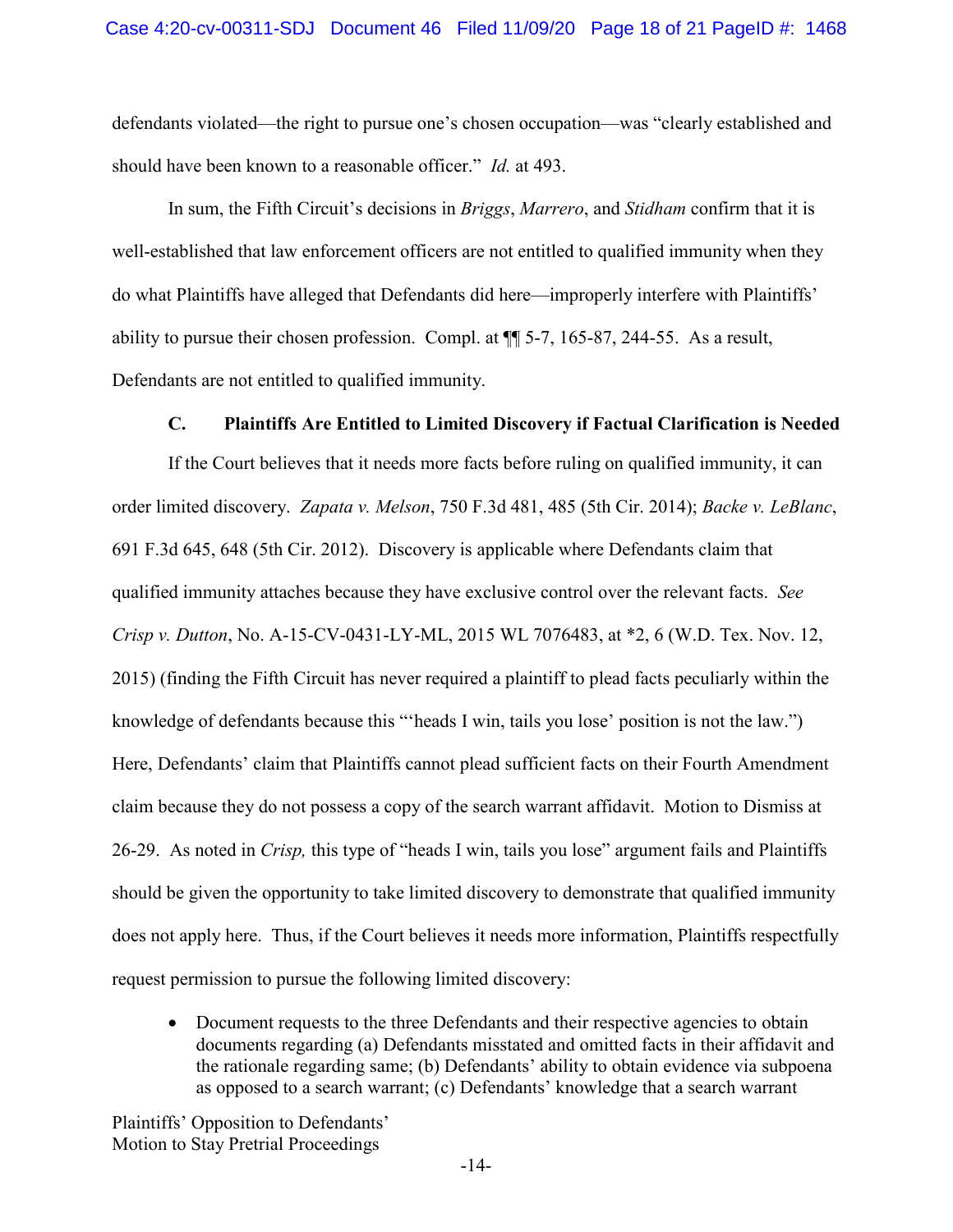would generate negative media for UDF; (d) Defendants' awareness that Bass/Hayman was shorting UDF stock; (e) Defendants' actions related to the execution of Bass/Hayman's illegal "short and distort" and insider trading fraud schemes; (f) Defendants' awareness that Plaintiffs' Fourth and Fifth Amendment claims were clearly established; and

• Depositions of the three Defendants and FBI Special Agent David Mangelsen (who supervised Defendants Klimek and Edson) limited to these same topics.

## <span id="page-18-0"></span>**III. CONCLUSION**

For the foregoing reasons, the Court should deny Defendants' Motion to Stay.

Dated: November 9, 2020 Respectfully submitted,

By: */s/ Neal Stephens*

Neal J. Stephens, Esq. (Admitted *pro hac vice*) California Bar No. 152071 Vincent Doctor, Esq. (Admitted *pro hac vice*) California Bar No: 319408 Margaret Maloy, Esq. (Admitted *pro hac vice*) California Bar No: 317408 Kelsey Davidson, Esq. (Admitted *pro hac vice*) California Bar No: 322323 **JONES DAY**  1755 Embarcadero Road Palo Alto, CA 94303 Telephone: (650) 739-3939 Facsimile: (650) 739-3900 E-Mail: nstephens@jonesday.com E-Mail: vdoctor@jonesday.com E-Mail: mmaloy@jonesday.com

E-Mail: kelseydavidson@jonesday.com Counsel for Plaintiff Cara D. Obert

 $/ / /$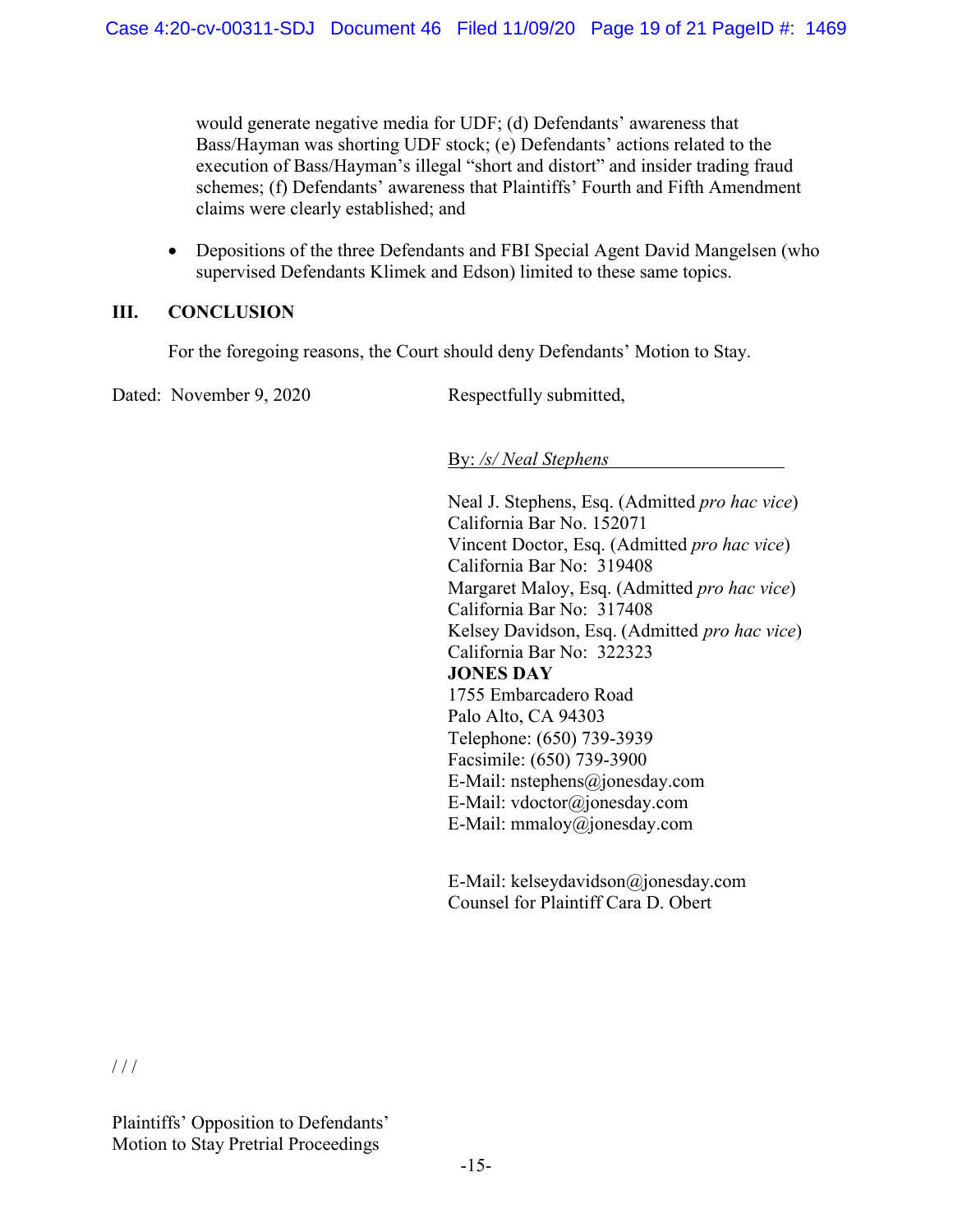By: */s/Stewart H. Thomas*

Stewart H. Thomas Texas Bar No. 19868950 E-Mail: sthomas@hallettperrin.com Elizabeth Fitch Texas Bar No. 24075777 E-Mail: efitch@hallettperrin.com **HALLETT & PERRIN** 1445 Ross Avenue, Suite 2400 Dallas, Texas 75202 Telephone: (214) 953-0053 Facsimile No: (214) 922-4142 Counsel for Plaintiffs

By: */s/ Paul Pelletier* 

Paul E. Pelletier, Esq. (pro hac vice pending) District of Columbia Bar No. 997145 3500 Morningside Drive Fairfax, VA 22031 Telephone: (202) 617-9151 Email: pepelletier3@gmail.com Counsel for Plaintiffs